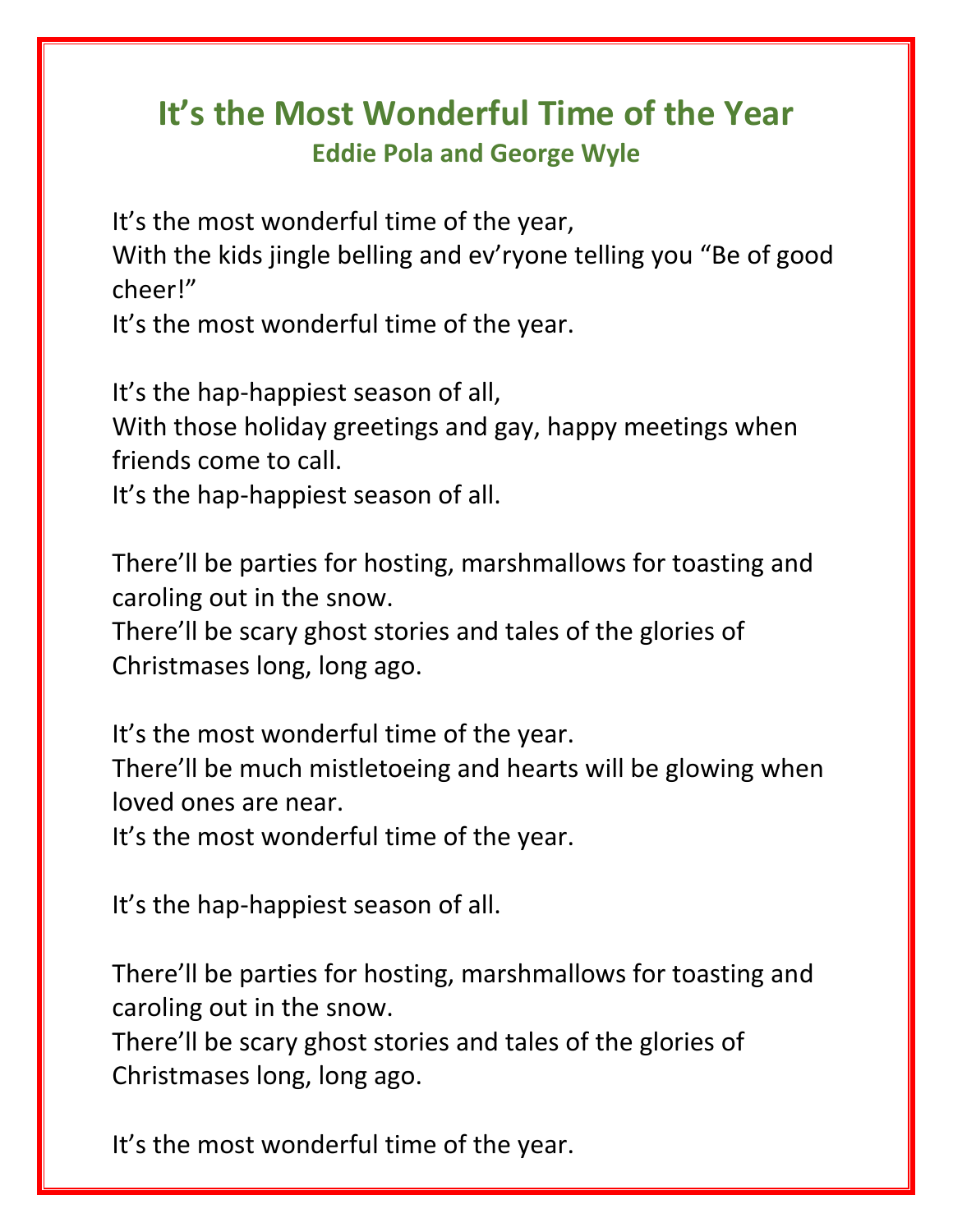## **Joy to the World George Frederick Handel**

Joy to the world! the Lord is come; Let earth receive her King; Let ev'ry heart prepare him room, And heav'n and nature sing, And heav'n and nature sing, And heav'n and heav'n and nature sing.

He rules the world with truth and grace, And makes the nations prove The glories of his righteousness, And wonders of his love, And wonders of his love, And wonders, wonders of his love.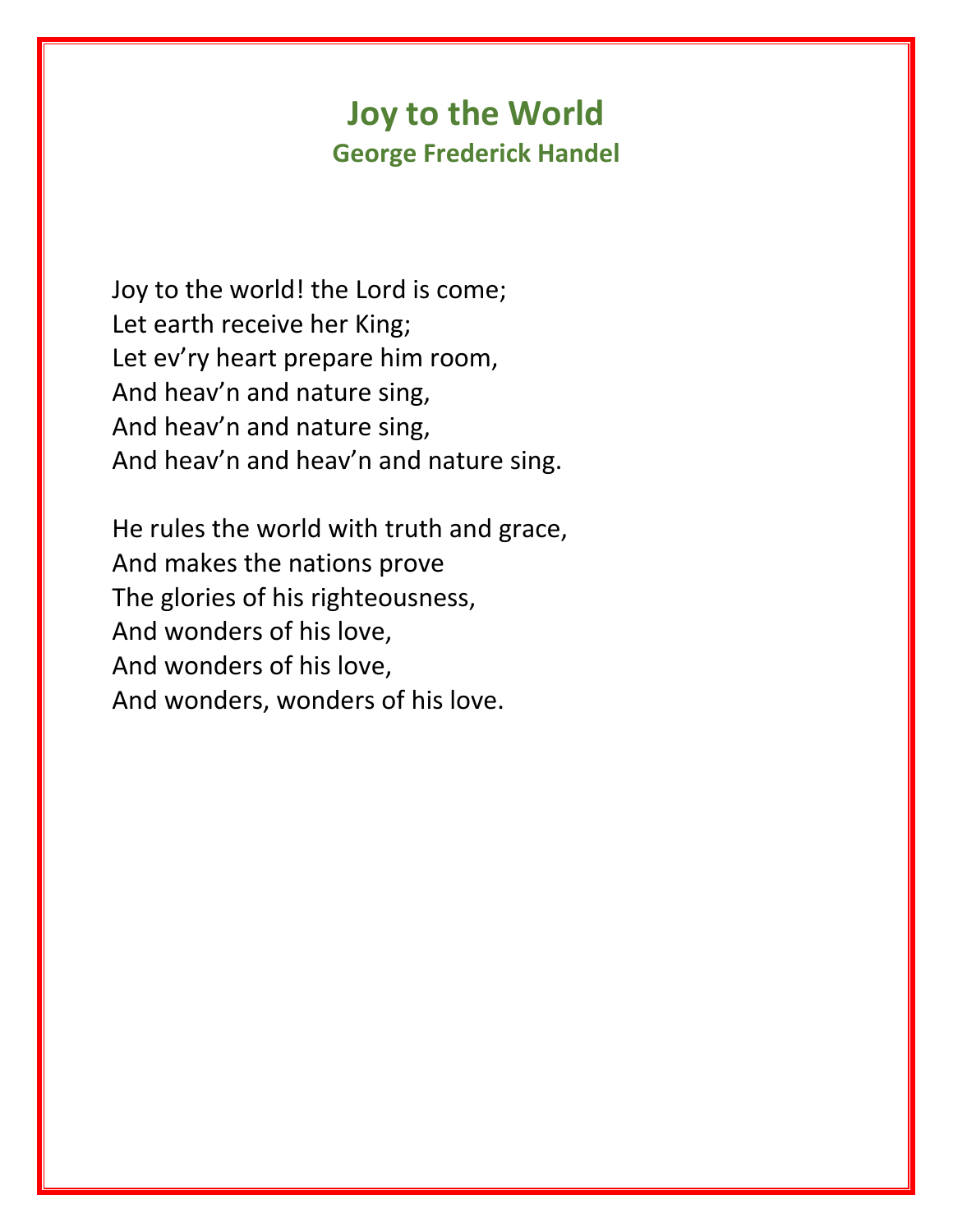#### **O Come, All Ye Faithful Arr. David Willcocks**

O come, all ye faithful, Joyful and triumphant, O come ye, O come ye to Bethlehem; Come and behold him Born the King of Angels; O come, let us adore him, O come, let us adore him, O come, let us adore him, Christ the Lord!

Sing, choirs of angels, Sing in exultation, Sing, all ye citizens of heav'n above; Glory to God In the highest: O come, let us adore him, O come, let us adore him, O come, let us adore him, Christ the Lord!

Yea, Lord, we greet thee, Born this happy morning, Jesus to thee be glory giv'n; Word of the Father, Now in flesh appearing: O come, let us adore him, O come, let us adore him, O come, let us adore him, Christ the Lord!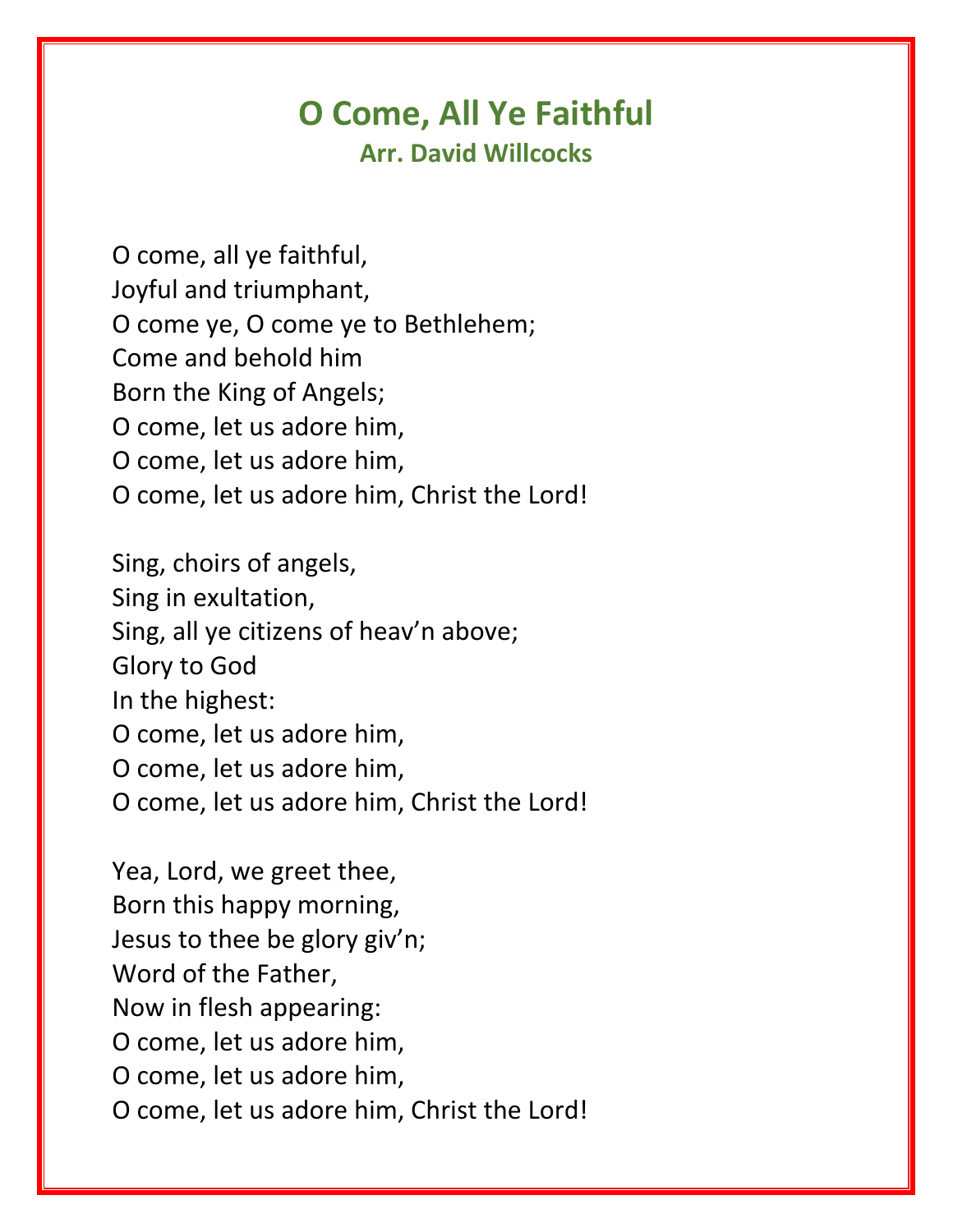#### **Deck The Hall Welsh Carol**

Deck the hall with boughs of holly, Fa la la la la, la la la la! 'Tis the season to be jolly, Fa la la la la, la la la la! Don we now our gay apparel, Fa la la la la la la la la! Troll the ancient Yuletide carol, Fa la la la la, la la la la!

See the blazing yule before us, Fa la la la la, la la la la! Strike the harp and join the chorus, Fa la la la la, la la la la! Follow me in merry measure, Fa la la la la la la la la! While I tell of Yultide treasure, Fa la la la la, la la la la!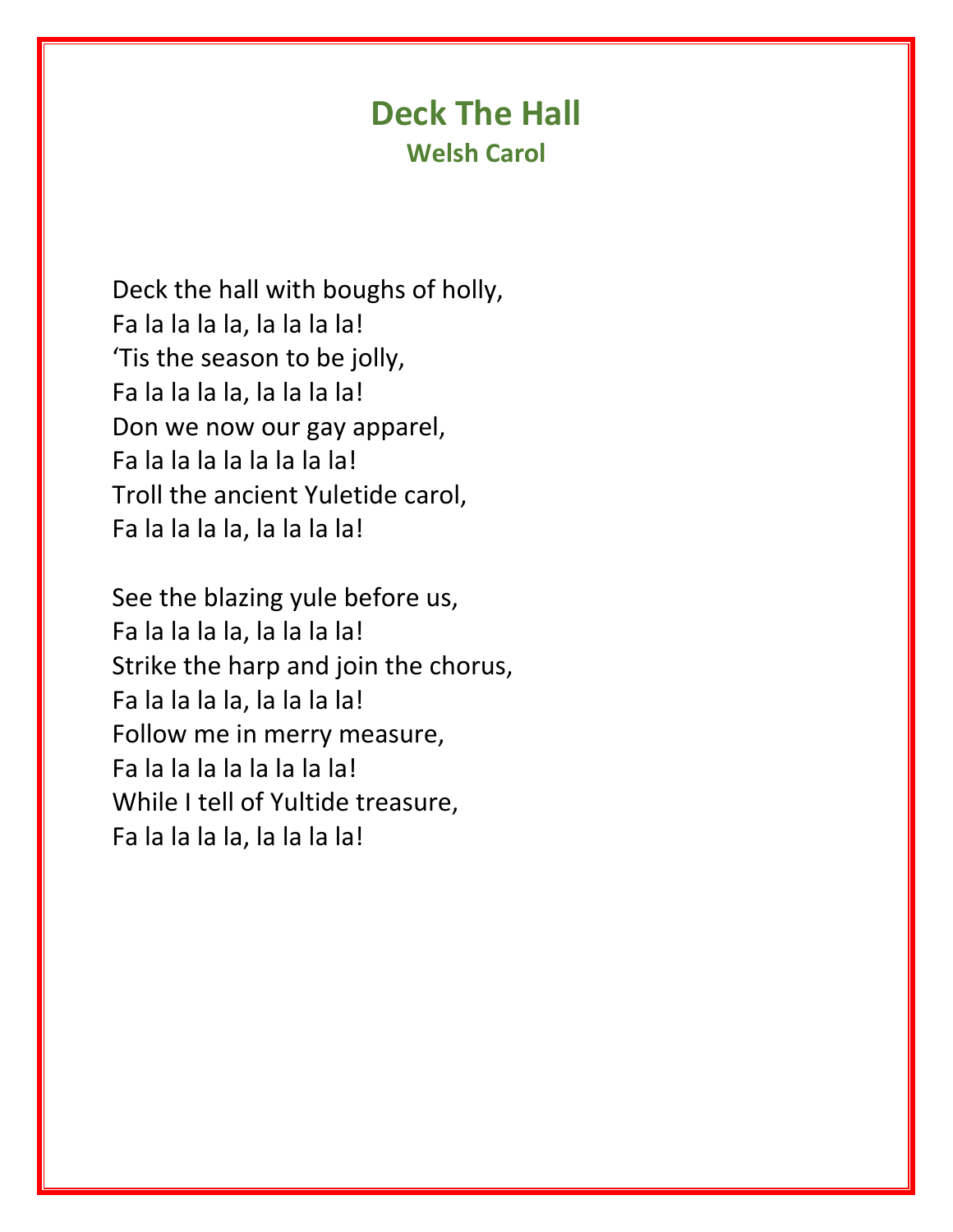### **Silent Night, Holy Night Franz Gruber**

Silent night, holy night, All is calm, all is bright Round yon virgin mother and child. Holy infant, so tender and mild, Sleep in heavenly peace, Sleep in heavenly peace

Silent night, holy night, Wondrous star, lend thy light; With the angels let us sing, Alleluia to our King; Christ the Savior is born, Christ the Savior is born!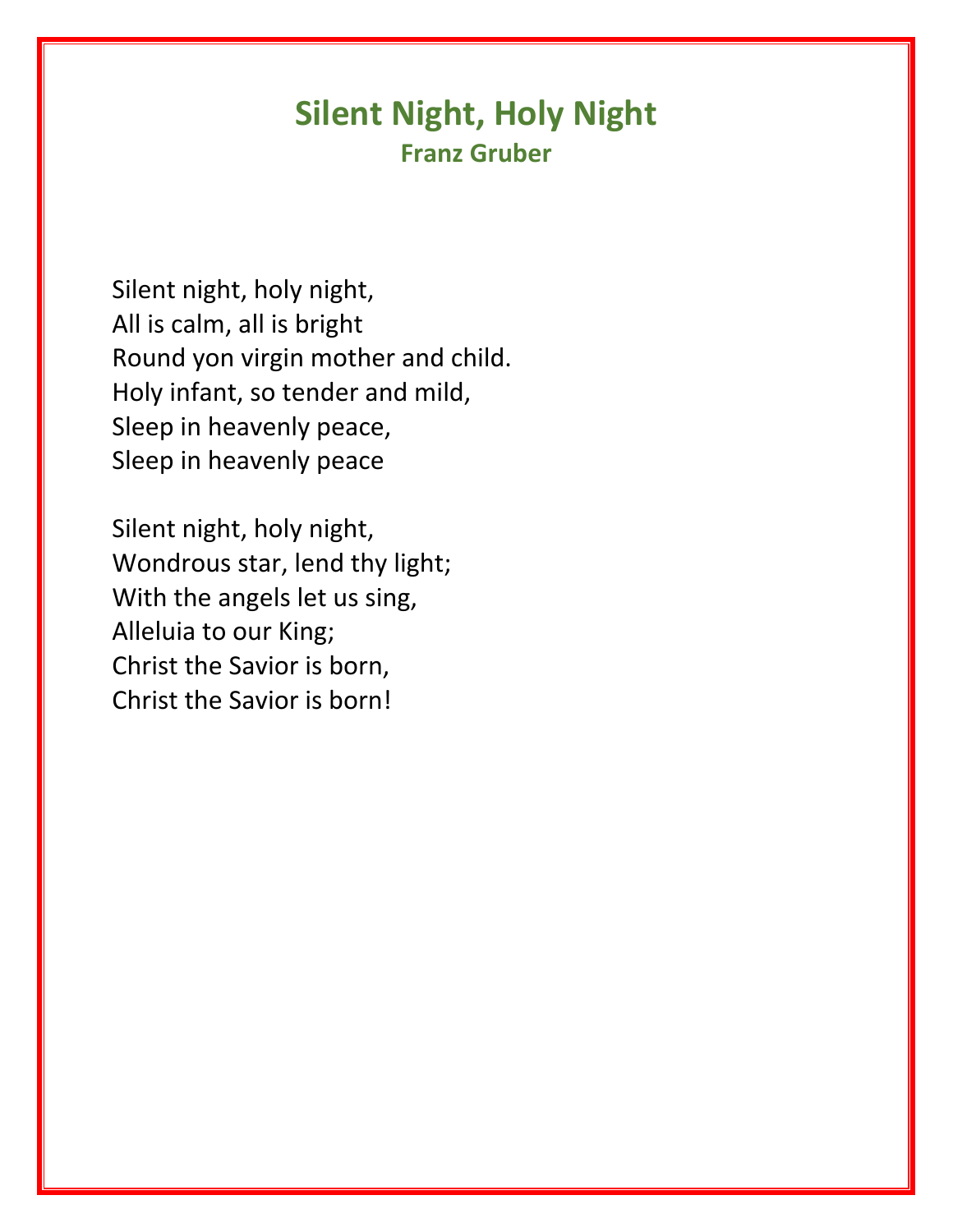#### **Winter Wonderland Felix Bernard**

Sleighbells ring, are you list'nin'? In the lane, snow is glist'nin', a beautiful sight, we're happy tonight, walkin' in a winter wonderland!

Gone away is the bluebird, here to stay is a new bird; he sings a love song, as we go along, walkin' in a winter wonderland!

In the meadow we can build a snowman, then pretend that he is Parson Brown; he'll say, "Are you married?" We'll say, "No, man! But you can do the job when you're in town!"

Later on we'll conspire, as we dream by the fire, to face unafraid, the plans that we made, walkin' in a winter wonderland, walkin' in a winter wonderland!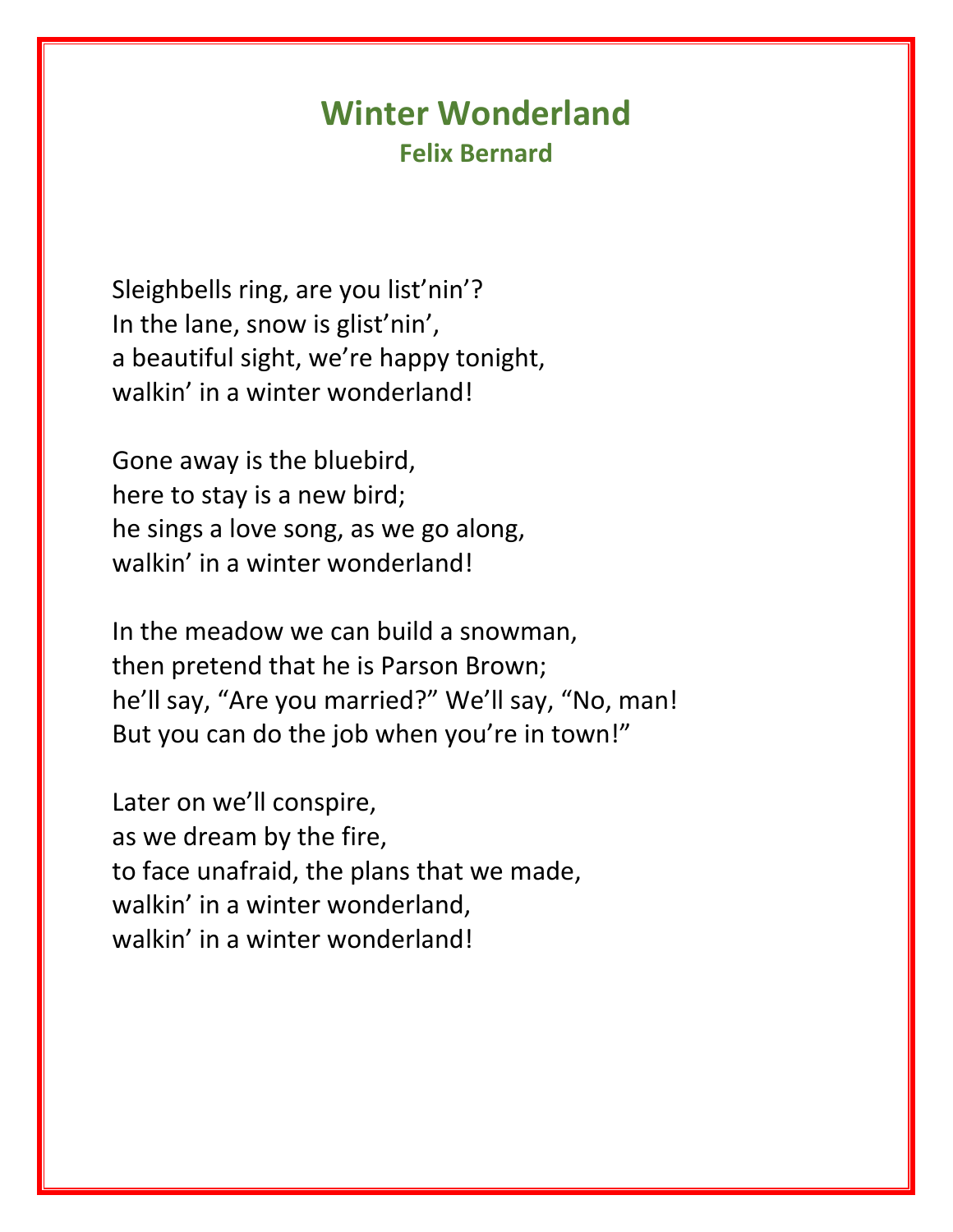## **Jingle Bells James Pierpont**

Dashing through the snow, in a one-horse open sleigh, o'er the fields we go, laughing all the way. Bells on bobtails ring, making spirits bright, what fun it is to ride and sing a sleighing song tonight.

Oh! Jingle bells, Jingle bells, Jingle all the way! Oh what fun it is to ride in a one-horse open sleigh. Hey! Jingle bells, Jingle bells, Jingle all the way! Oh what fun it is to ride in a one-horse open sleigh.

Now the ground is white, go it while you're young take the girls to night, and sing this sleighing song; just get a bobtailed nag, two forty as his speed and hitch him to an open sleigh and crack, you'll take the lead.

Oh! Jingle bells, Jingle bells, Jingle all the way! Oh what fun it is to ride in a one-horse open sleigh. Hey! Jingle bells, Jingle bells, Jingle all the way! Oh what fun it is to ride in a one-horse open sleigh.